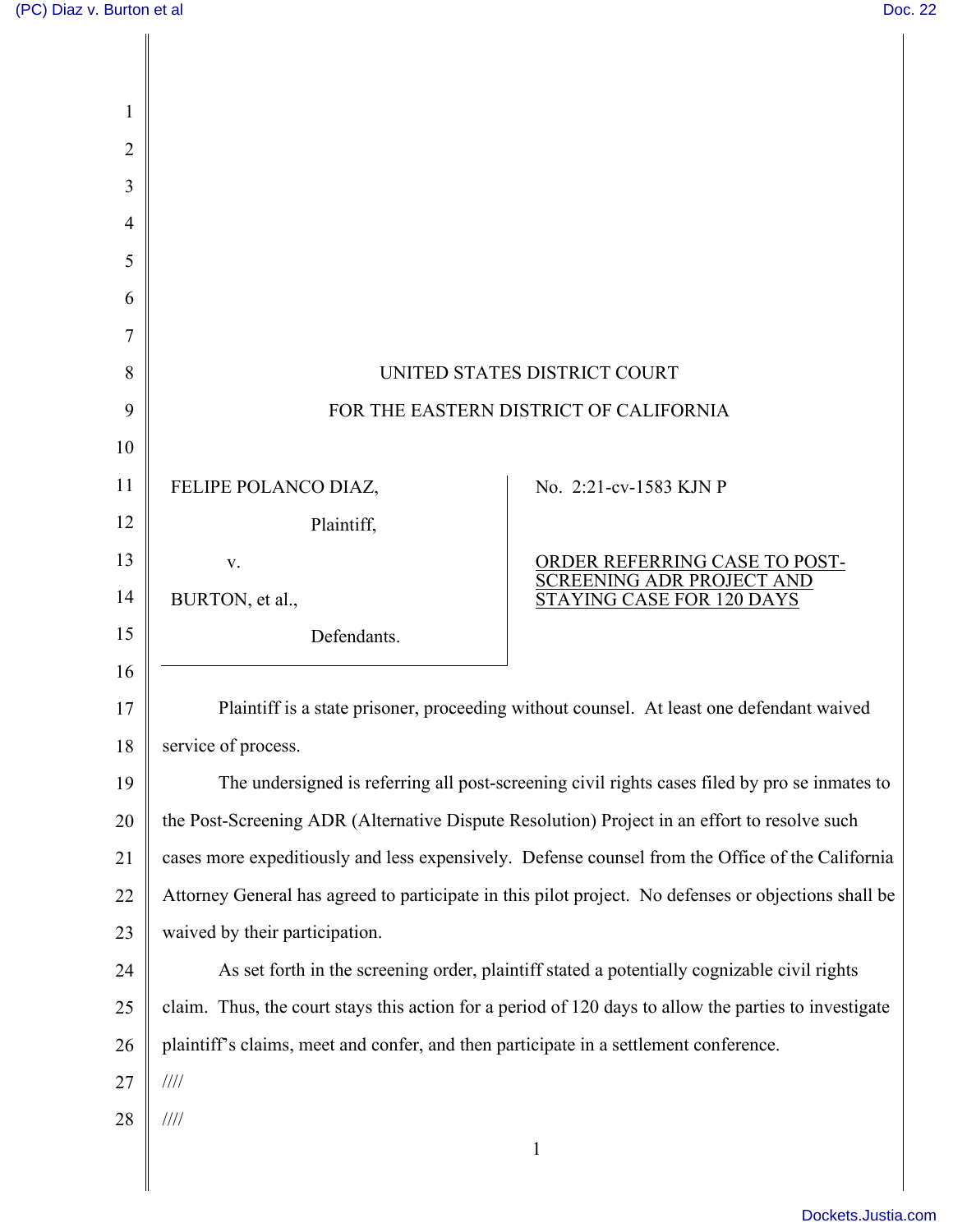<span id="page-1-0"></span>1 2 3 4 5 6 7 8 9 10 11 12 13 14 15 16 17 18 19 20 21 22 23 24 25 26 27 28 There is a presumption that all post-screening civil rights cases assigned to the undersigned will proceed to settlement conference.<sup>[1](#page-1-0)</sup> However, if after investigating plaintiff's claims and speaking with plaintiff, and after conferring with defense counsel's supervisor, defense counsel in good faith finds that a settlement conference would be a waste of resources, defense counsel may move to opt out of this pilot project. Within thirty days, the assigned Deputy Attorney General shall contact the Courtroom Deputy, Alexandra Waldrop, at (916) 930-4187, to schedule the settlement conference. If difficulties arise in scheduling the settlement conference due to the court's calendar, the parties may seek an extension of the initial 120 day stay. Once the settlement conference is scheduled, at least seven days prior to conference, the parties shall submit to the assigned settlement judge a confidential settlement conference statement. The parties' confidential settlement conference statement shall include the following: (a) names and locations of the parties; (b) a short statement of the facts and alleged damages; (c) a short procedural history; (d) an analysis of the risk of liability, including a discussion of the efforts made to investigate the allegations; and (e) a discussion of the efforts that have been made to settle the case. In accordance with the above, IT IS HEREBY ORDERED that: 1. This action is stayed for 120 days to allow the parties an opportunity to settle their dispute before a responsive pleading is filed, or the discovery process begins. Except as provided herein or by subsequent court order, no other pleadings or other documents may be filed in this case during the stay of this action. The parties shall not engage in formal discovery, but the parties may elect to engage in informal discovery. 2. Within thirty days from the date of this order, the assigned Deputy Attorney General shall contact this court's Courtroom Deputy, Alexandra Waldrop, at (916) 930-4187, to schedule the settlement conference. //// <sup>1</sup> If the case does not settle, the court will set a date for the filing of a responsive pleading at the conference.